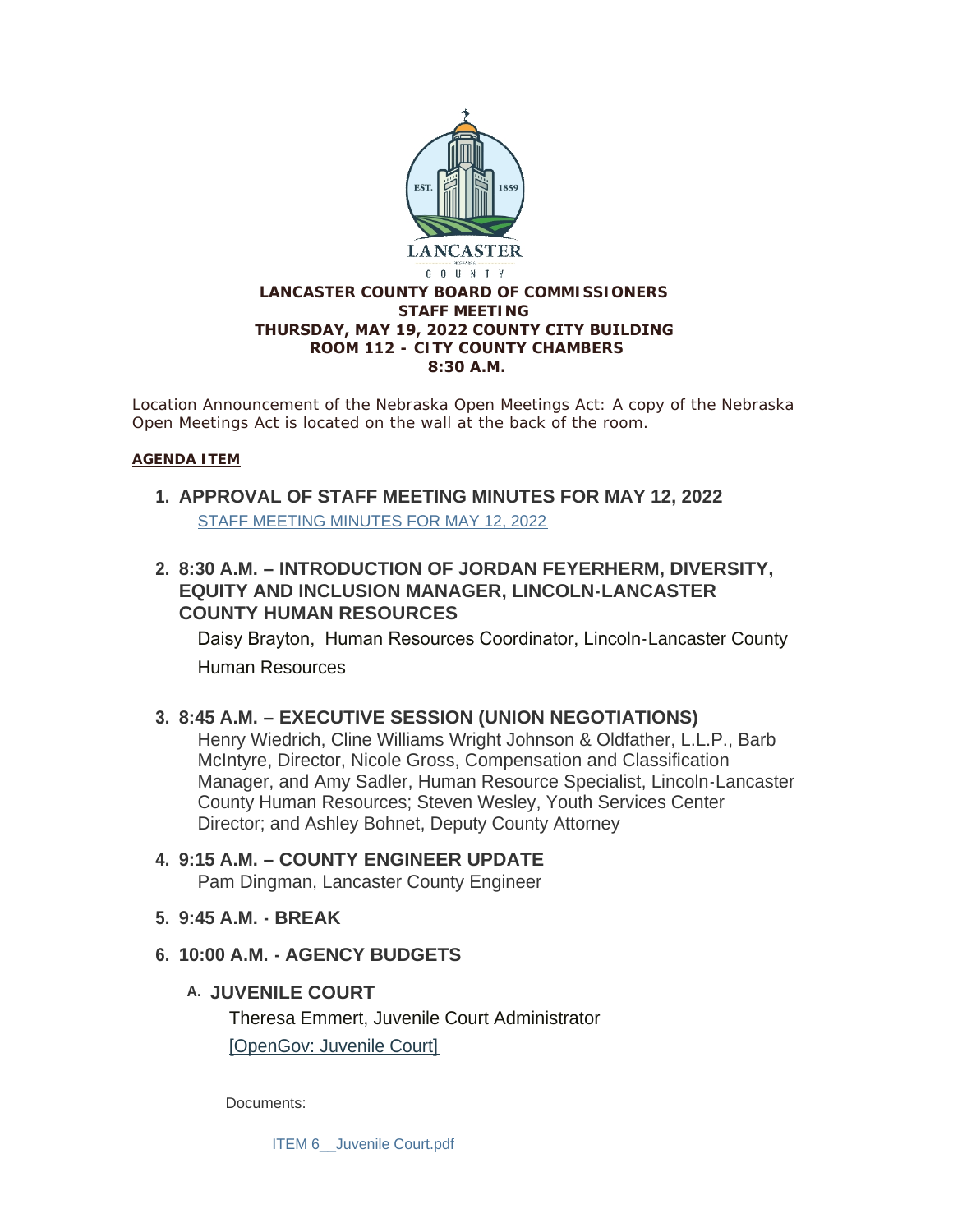### **COUNTY EXTENSION B.**

Karen Wobig, Extension Educator Unit Leader [\[OpenGov: County Extension\]](https://lancaster.opengov.com/transparency#/62488/accountType=revenuesVersusExpenses&embed=n&breakdown=types¤tYearAmount=cumulative¤tYearPeriod=years&graph=bar&legendSort=desc&proration=true&saved_view=327913&selection=073E73A5BF2DE8FF292F398047405699&projections=null&projectionType=null&highlighting=null&highlightingVariance=null&year=2022&selectedDataSetIndex=null&fiscal_start=earliest&fiscal_end=latest)

Documents:

ITEM 6 County Extension.pdf

**ADMINISTRATIVE SERVICES C.** Kristy Bauer, Deputy Chief Administrative Officer [\[OpenGov: Administrative Services\]](https://lancaster.opengov.com/transparency#/62488/accountType=revenuesVersusExpenses&embed=n&breakdown=types¤tYearAmount=cumulative¤tYearPeriod=years&graph=bar&legendSort=desc&proration=true&saved_view=327914&selection=FBAD22C822D5947F4C3298F3D1EDE979&projections=null&projectionType=null&highlighting=null&highlightingVariance=null&year=2022&selectedDataSetIndex=null&fiscal_start=earliest&fiscal_end=latest)

Documents:

ITEM 6 Administrative Services.pdf

- **11:00 A.M. – COVID-19 UPDATE AND RESPONSE 7.**
- **CHIEF ADMINISTRATIVE OFFICER REPORT 8.**
	- **CLAIM FOR REVIEW: Voucher 760533 on Batch 280066 to The A. Mediation Center, dated May 05, 2022, for a total of \$3,592.50. This claim includes billing for services performed October-December 2021. These claims are beyond the 90-day time period (see Neb. Rev. Stat. §23-135)**

Documents:

[CAO A\\_\\_Human Services-The Mediation Center 760533.pdf](https://www.lancaster.ne.gov/AgendaCenter/ViewFile/Item/5788?fileID=8284)

- **APPOINTMENTS TO LANCASTER COUNTY INDIGENT DEFENSE B. ADVISORY COMMITTEE FOR THE TERM FROM MAY 1, 2022, THROUGH APRIL 30, 2025**
	- **HEIDI HAYES (Reappointment) 1.**
	- **ANDREW WEEKS 2.**
	- **SPIKE EICKHOLT 3.**
- **DEPUTY CHIEF ADMINISTRATIVE OFFICER REPORT 9.**
	- **Public Policy Forum, May 25, 2022, 8:00-9:00am (Lincoln Chamber A. of Commerce)**
- **DISCUSSION OF BOARD MEMBER MEETINGS ATTENDED 10.**
	- **MPO Officials Committee A.** Thursday, May 12, 2022 @ 2:30 p.m. Schorr / Yoakum